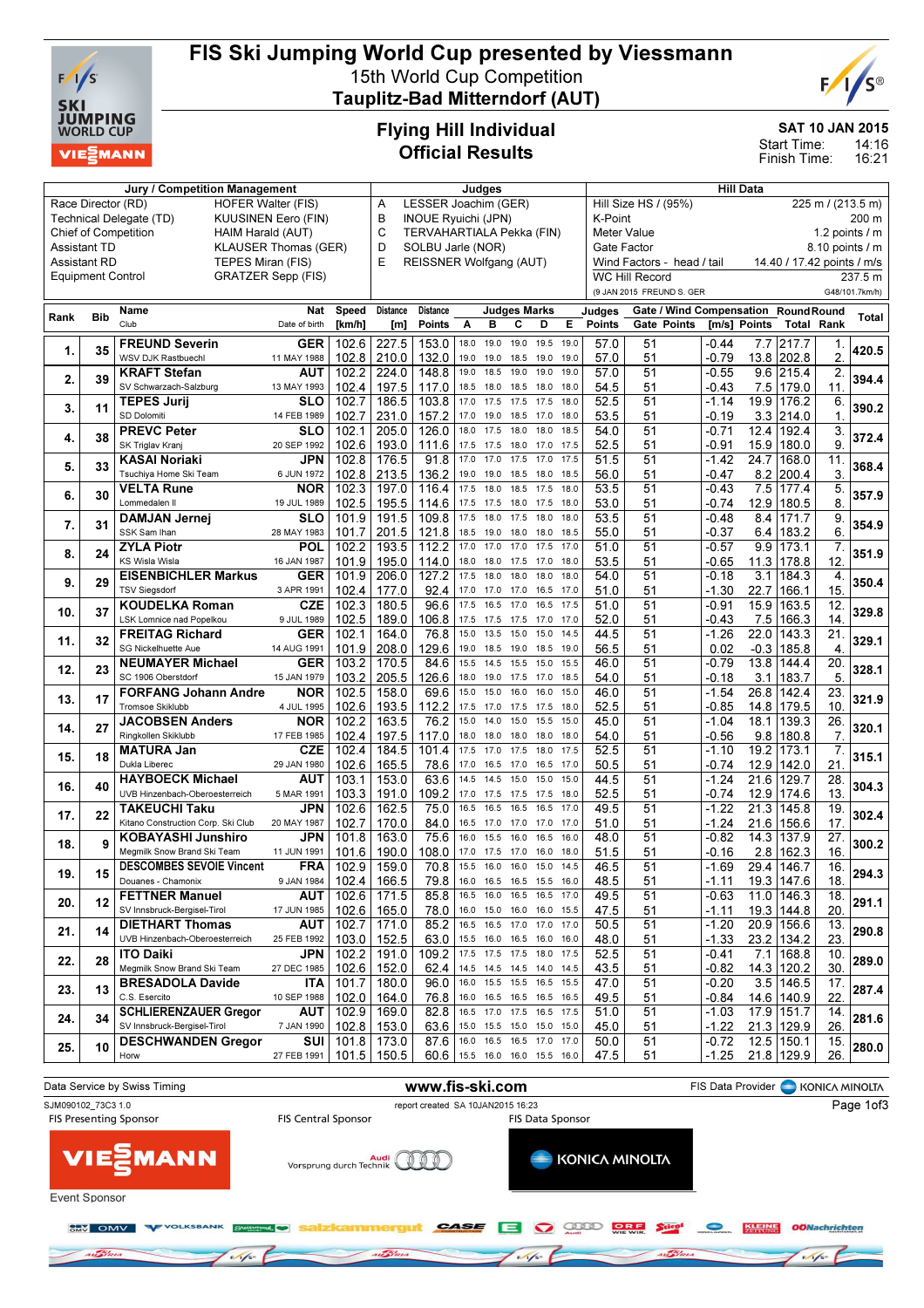

## FIS Ski Jumping World Cup presented by Viessmann 15th World Cup Competition

Tauplitz-Bad Mitterndorf (AUT)



SAT 10 JAN 2015

14:16 16:21 Start Time: Finish Time:

#### Flying Hill Individual Official Results

| Rank | <b>Bib</b> | <b>Name</b>                                  | <b>Nat</b>                | <b>Speed</b> | <b>Distance</b> | <b>Distance</b> |      |                              | <b>Judges Marks</b> |      |      | Judges |    |                    |         |              | Gate / Wind Compensation RoundRound |     | Total |
|------|------------|----------------------------------------------|---------------------------|--------------|-----------------|-----------------|------|------------------------------|---------------------|------|------|--------|----|--------------------|---------|--------------|-------------------------------------|-----|-------|
|      |            | Club                                         | Date of birth             | [km/h]       | [m]             | <b>Points</b>   | A    | в                            | c                   | D    | Е    | Points |    | <b>Gate Points</b> |         | Im/sl Points | <b>Total Rank</b>                   |     |       |
|      | 1          | <b>JUSTIN Rok</b>                            | <b>SLO</b>                | 102.6        | 154.0           | 64.8            | 16.5 | 16.0                         | 16.0                | 16.5 | 16.0 | 48.5   | 51 |                    | $-0.90$ | 15.7         | 129.0                               | 29. |       |
| 26.  |            | SSD Stol Zirovnica                           | 6 APR 1993                | 102.7        | 173.5           | 88.2            | 16.5 | 16.5                         | 16.5                | 16.5 | 16.5 | 49.5   | 51 |                    | $-0.43$ |              | 7.5 145.2                           | 19. | 274.2 |
| 27.  | 6          | <b>ZNISZCZOL Aleksander</b>                  | <b>POL</b>                | 102.5        | 164.5           | 77.4            | 16.5 | 16.0                         | 17.0 16.5           |      | 16.5 | 49.5   | 51 |                    | $-0.75$ | 13.1         | 140.0                               | 25. | 272.4 |
|      |            | <b>KS Wisla Wisla</b>                        | 8 MAR 1994                | 102.3        | 154.0           | 64.8            | 15.5 | 15.0                         | 16.5 15.5           |      | 16.0 | 47.0   | 51 |                    | $-1.18$ |              | 20.6 132.4                          | 24. |       |
| 28.  | 8          | <b>HAUER Joachim</b>                         | <b>NOR</b>                | 101.9        | 168.5           | 82.2            | 16.0 | 16.5                         | 16.5                | 16.5 | 16.5 | 49.5   | 51 |                    | $-0.51$ | 8.9          | 140.6                               | 24. | 271.6 |
|      |            | <b>Bekkelaget SK</b>                         | 2 FEB 1991                | 101.9        | 159.5           | 71.4            | 15.5 | 17.0                         | 16.5 16.0           |      | 16.5 | 49.0   | 51 |                    | $-0.61$ |              | 10.6 131.0                          | 25. |       |
| 29.  | 7          | <b>WENIG Daniel</b>                          | <b>GER</b>                | 103.1        | 169.5           | 83.4            | 16.5 | 16.5                         | 16.5 17.0           |      | 16.5 | 49.5   | 51 |                    | $-0.55$ | 9.6          | 142.5                               | 22. | 268.5 |
|      |            | SK Berchtesgaden                             | 12 AUG 1991               | 102.9        | 160.5           | 72.6            | 16.5 | 16.0                         | 16.5 16.0           |      | 16.0 | 48.5   | 51 |                    | $-0.28$ |              | 4.9 126.0                           | 28. |       |
| 30.  | 5          | <b>HAJEK Antonin</b>                         | <b>CZE</b>                | 102.2        | 144.5           | 53.4            |      | 15.5 16.0                    | 16.0 16.0           |      | 16.0 | 48.0   | 51 |                    | $-1.57$ | 27.4         | 128.8                               | 30. | 250.2 |
|      |            | Dukla Liberec                                | 12 FEB 1987               | 102.0        | 160.0           | 72.0            |      | 15.0 14.5 15.0 15.0 14.5     |                     |      |      | 44.5   | 51 |                    | $-0.28$ |              | 4.9 121.4                           | 29. |       |
|      |            |                                              |                           |              |                 |                 |      |                              |                     |      |      |        |    |                    |         |              |                                     |     |       |
|      |            | not qualified for final round                |                           |              |                 |                 |      |                              |                     |      |      |        |    |                    |         |              |                                     |     |       |
| 31.  | 21         | <b>MAEAETTAE Jarkko</b>                      | <b>FIN</b>                | 102.5        | 158.0           | 69.6            |      | 16.0 16.5 16.5 15.5 16.5     |                     |      |      | 49.0   | 51 |                    | $-0.47$ | 8.2          | 126.8                               | 31. | 126.8 |
|      |            | Kainuun Hiihtoseura                          | 28 DEC 1994               |              |                 |                 |      |                              |                     |      |      |        |    |                    |         |              |                                     |     |       |
| 32.  | 3          | <b>POPPINGER Manuel</b>                      | <b>AUT</b>                | 102.6        | 141.0           | 49.2            |      | 15.5 15.5 15.5 15.5 16.0     |                     |      |      | 46.5   | 51 |                    | $-1.27$ | 22.1         | 117.8                               | 32. | 117.8 |
|      |            | SV Innsbruck-Bergisel-Tirol                  | 19 MAY 1989               |              |                 |                 |      |                              |                     |      |      |        |    |                    |         |              |                                     |     |       |
| 33.  | 20         | <b>LEYHE Stephan</b>                         | <b>GER</b>                | 102.1        | 155.5           | 66.6            |      | 15.5 16.0                    | 16.0 16.0           |      | 16.0 | 48.0   | 51 |                    | 0.11    | $-1.6$       | 113.0                               | 33. | 113.0 |
|      |            | SC Willingen                                 | 5 JAN 1992                |              |                 |                 |      |                              |                     |      |      |        |    |                    |         |              |                                     |     |       |
| 34.  | 16         | <b>VASSILIEV Dimitry</b>                     | <b>RUS</b>                | 102.5        | 138.5           | 46.2            |      | 13.5 13.0 13.5 15.0 13.5     |                     |      |      | 40.5   | 51 |                    | $-1.42$ |              | 24.7 111.4                          | 34. | 111.4 |
|      |            | Ufa Dinamo                                   | 26 DEC 1979               |              |                 |                 |      |                              |                     |      |      |        |    |                    |         |              |                                     |     |       |
| 35.  | 19         | <b>DEZMAN Neic</b>                           | <b>SLO</b>                | 103.0        | 137.5           | 45.0            |      | 14.0 14.0 14.0 14.0 13.5     |                     |      |      | 42.0   | 51 |                    | $-1.29$ | 22.5         | 109.5                               | 35. | 109.5 |
|      |            | SK Triglav Kranj                             | 7 DEC 1992                |              |                 |                 |      |                              |                     |      |      |        |    |                    |         |              |                                     |     |       |
| 36.  | 2          | <b>KARLEN Gabriel</b>                        | SUI                       | 101.3        | 138.5           | 46.2            |      | 14.0  14.5  14.0  14.0  14.5 |                     |      |      | 42.5   | 51 |                    | $-1.00$ | 17.4         | 106.1                               | 36. | 106.1 |
|      |            | Gstaad                                       | 10 MAR 1994<br><b>SLO</b> | 102.5        | 134.0           | 40.8            |      | 13.5 13.5 13.5 13.5 13.5     |                     |      |      | 40.5   | 51 |                    | $-1.20$ |              | 20.9 102.2                          |     |       |
| 37.  | 26         | <b>PUNGERTAR Matjaz</b><br><b>SSK Menges</b> | 14 AUG 1990               |              |                 |                 |      |                              |                     |      |      |        |    |                    |         |              |                                     | 37. | 102.2 |
|      |            | <b>LAMY CHAPPUIS Ronan</b>                   | <b>FRA</b>                | 102.5        | 132.0           | 38.4            |      | 15.5 14.5 14.0 14.0 14.5     |                     |      |      | 43.0   | 51 |                    | $-0.74$ | 12.9         | 94.3                                | 38. |       |
| 38.  | 4          | Bois D'amont                                 | 10 SEP 1993               |              |                 |                 |      |                              |                     |      |      |        |    |                    |         |              |                                     |     | 94.3  |
|      |            | <b>FANNEMEL Anders</b>                       | <b>NOR</b>                | 102.6        | 126.0           | 31.2            |      | 13.5 13.5 13.5 13.5 14.0     |                     |      |      | 40.5   | 51 |                    | $-0.78$ | 13.6         | 85.3                                | 39. |       |
| 39.  | 36         | Hornindal II                                 | 13 MAY 1991               |              |                 |                 |      |                              |                     |      |      |        |    |                    |         |              |                                     |     | 85.3  |
|      |            | <b>KRANJEC Robert</b>                        | <b>SLO</b>                | 102.5        | 116.0           | 19.2            |      | 12.5 13.0 12.5 13.0 13.0     |                     |      |      | 38.5   | 51 |                    | $-1.54$ | 26.8         | 84.5                                | 40. |       |
| 40.  | 25         | SK Triglav Kranj                             | 16 JUL 1981               |              |                 |                 |      |                              |                     |      |      |        |    |                    |         |              |                                     |     | 84.5  |
|      |            |                                              |                           |              |                 |                 |      |                              |                     |      |      |        |    |                    |         |              |                                     |     |       |